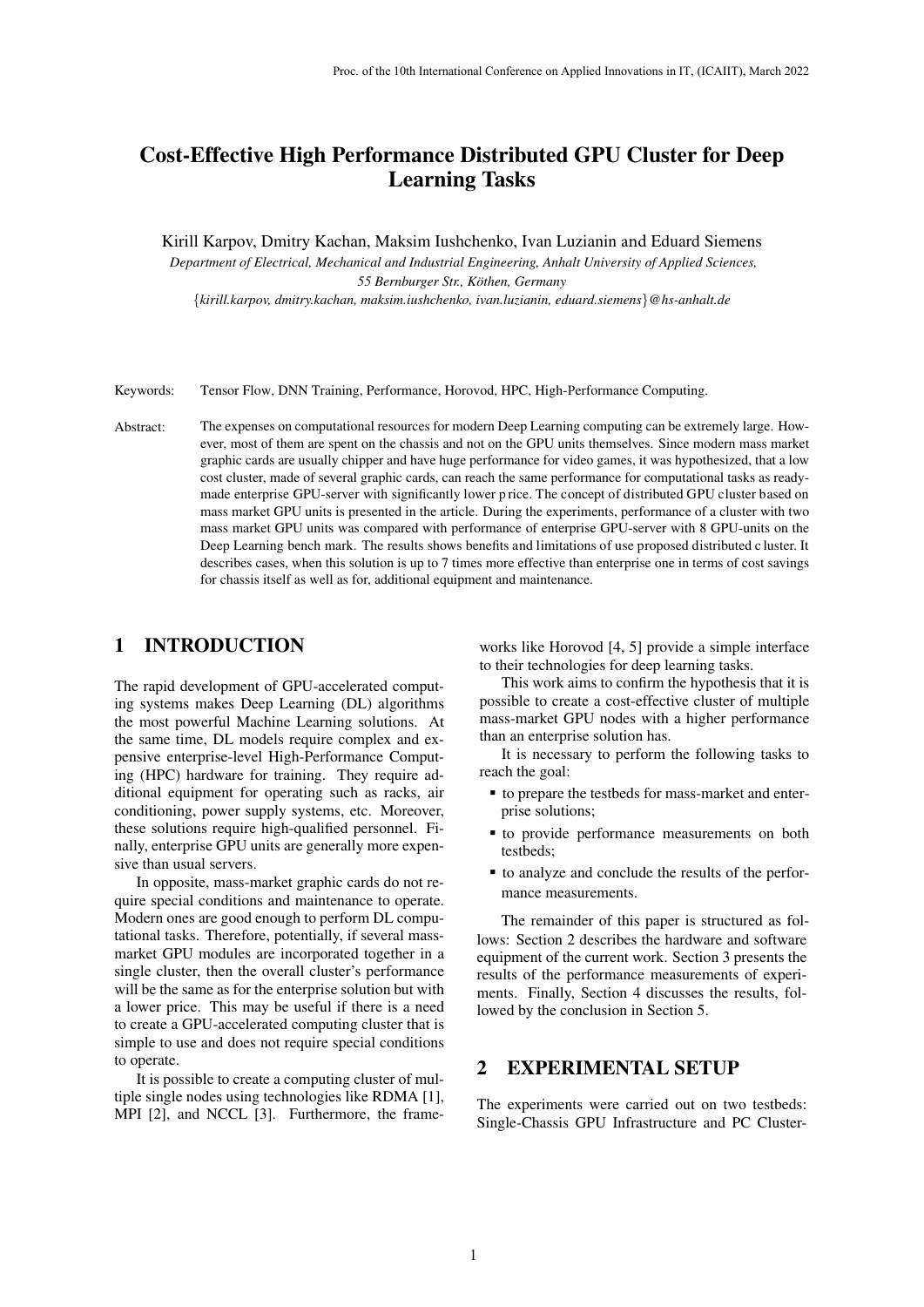Based GPU Infrastructure with the same software components.

## 2.1 Hardware **S**etup

#### 2.1.1 Single-Chassis GPU Infrastructure

The enterprise-level solution for AI and Deep Learning data centers is represented by the Supermicro SYS-4029GP-TVRT server that has eight Tesla V100 GPUs. The system is shown in the Figure 1. In the current work, this testbed is named as Single-Chassis GPU Infrastructure. The server supports Nvidia's Volta V100 SXM2 form factor GPUs that benefit from Nvidia's NVLINK architecture to deliver GPU to CPU data rates of up to 300GB/s compared to using PCIe based GPUs which offer only up to 32GB/s data rates. GPUDirect Remote Direct Memory Access (RDMA) technology allows direct peerto-peer (P2P) data exchanges between other devices in the network, bypassing the CPU and reducing GPU to GPU latency.



Figure 1: Supermicro SYS-4029GP-TVRT.

The detailed configuration of the Single Chassis GPU Infrastructure testbed is provided in the Table 1.

| Table 1: Single-Chassis GPU Infrastructure Configuration. |  |  |  |
|-----------------------------------------------------------|--|--|--|
|-----------------------------------------------------------|--|--|--|

| <b>System Type</b> | Supermicro SYS-4029GP-TVRT                                |
|--------------------|-----------------------------------------------------------|
| <b>CPU</b>         | 2x Inel Xeon Platinum 8268, 24-Core, 2.9 GHz, HT, 35,75MB |
|                    | Cache                                                     |
| Motherboard        | Dual Socket P (LGA 3647) intel Xeon Scalable, X11DGO-T    |
| Chipset            | Intel C621, UPI upt to 10.4 GT/sec                        |
| GPU                | 8x Nvidia Tesla V100, 32 GB CoWoS HBM2, SXM2 - NVLink     |
|                    | 2.0, CUDA Cores: 5120, Core Clock: 1455 MHz, FP32 Com-    |
|                    | puting Performance: 15.0 TF, Memory Bandwidth: 900 GB/s,  |
|                    | Memory Type: 4096-bit 16 GB HBM2, GPU: GV100 (Volta),     |
| RAM                | 24x 64 GB DDR4, PC2933, ECC registered                    |
| Price              | 112,000 € (2020)                                          |

#### 2.1.2 PC-Cluster Based GPU Infrastructure

The PC-based testbed consists of two nodes. Each node is composed of a small-form-factor computer Intel NUCs Ghost Canyon 9 Extreame (Figure 2) with Intel-i7 CPU and an external GPU module Aorus gaming Box RTX 3090 (Figure 3) connected to the computer via Thunderbolt 3 (TB3).



Figure 2: Intel Ghost Canyon 9 Extreme PC.

Since a NUC 9 computer has an additional PCIe3 16x slot, it is equipped with Mellanox ConnectX-5 100G NIC for high-bandwidth and low-latency network communication that is a crucial part of distributed computing.



Figure 3: Aorus Gaming Box RTX 3090 eGPU.

The scheme of PC Cluster Based GPU Infrastructure setup is shown in the Figure 4. The NUC computers, each equipped with Mellanox 100G network adapter (NIC), connect to their respective external GPU modules via TB3 at the speed up to 40Gbps. In this work the NUCs' network adapters are connected via 100G network switch. However it is possible to connect them directly in point-to-point manner.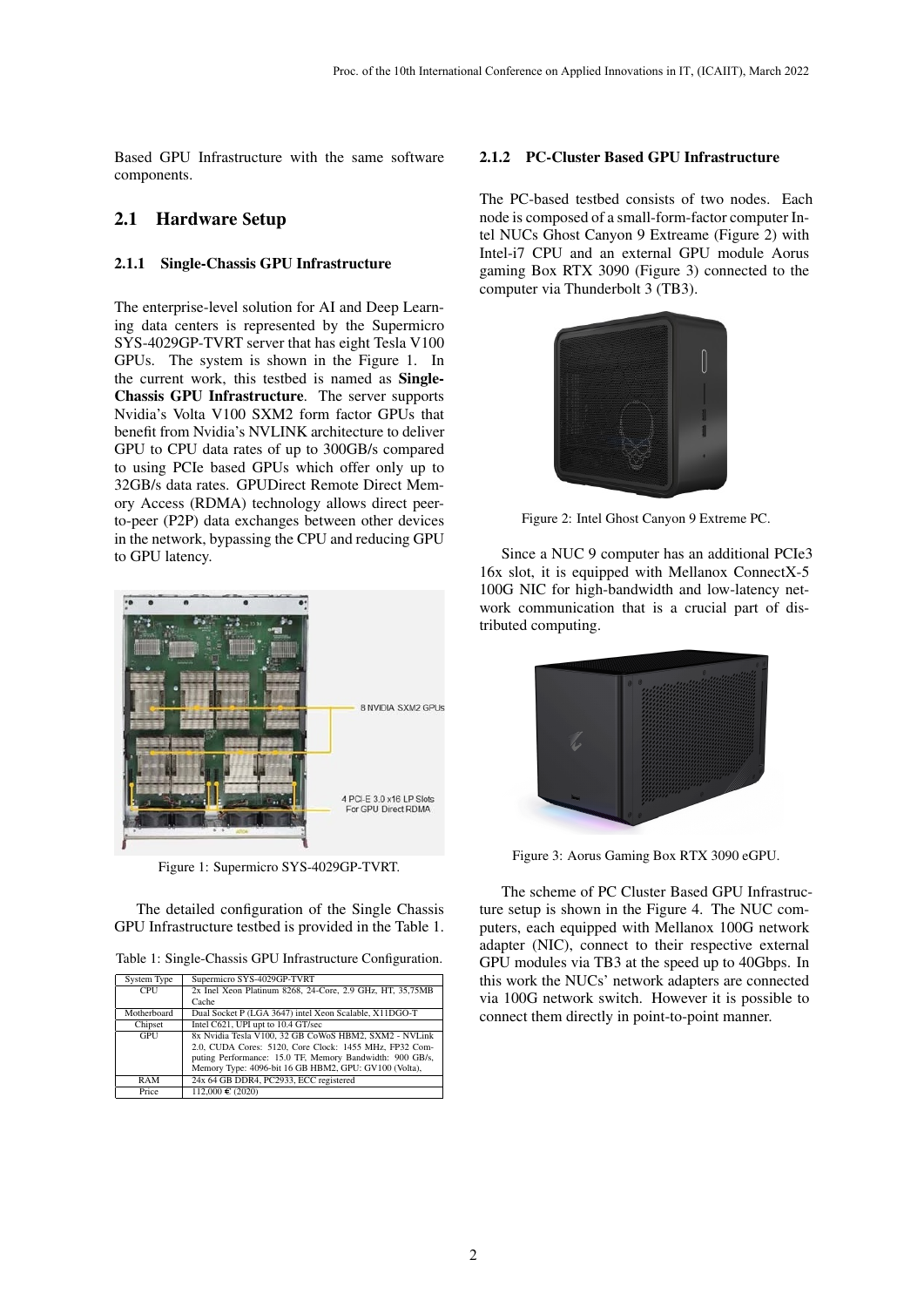

Figure 4: PC-Cluster Based GPU Infrastructure Setup.

The detailed configuration of PC-Cluster Based GPU Infrastructure is provided in the Table [2.](#page-2-0)

<span id="page-2-0"></span>Table 2: PC-Cluster Based GPU Infrastructure Configuration.

| PC Model           | NUC 9 Extreme Ghost Canyon [6, 7]                      |
|--------------------|--------------------------------------------------------|
| <b>CPU</b>         | i7-9750H                                               |
| Motherboard        | Dual Socket P (LGA 3647) intel Xeon Scalable, X11DGO-T |
| Chipset            | Intel C621, UPI upt to 10.4 GT/sec                     |
| eGPU               | Aorus Gaming Box RTX 3090                              |
| RAM                | <b>16 GB DDR4</b>                                      |
| NIC.               | Mellanox ConnectX-5, 2x100GbE, QSFP28 [8]              |
| 100G Switch        | Extreme Networks x870-32c                              |
| Price for a node   | 3,900 € (2021)                                         |
| Price for a switch | 27,000 € (2020)                                        |

#### 2.2 Software **S**etup

All tests were performed with the same software set for both PC Cluster-Based GPU Infrastructure and Single Chassis GPU Infrastructure testbeds.

The computers are equipped with Ubuntu 20.04 operating system with 5.4.0.97-lowlatency kernel. Low latency kernel contains optimizations, such as Preempt-RT, to achieve the lowest possible latency for applications.

Since the network is the bottleneck that significantly affects the scaling factor [\[9\]](#page-5-8), the operating system's TCP stack was tuned to achieve the bandwidth closest to 100 Gbps with the following configuration:

```
net.core.rmem max = 16777216net.core.wmem_max = 16777216
net.core.rmem_default = 16777216
net.core.wmem_default = 16777216
net.ipv4.tcp_rmem = 4096 87380 16777216
net.ipv4.tcp_wmem = 4096 87380 16777216
net.ipv4.tcp_mem = 1638400 1638400 1638400
net.ipv4.tcp sack = 0
```

```
net.ipv4.tcp_dsack = 0
net.ipv4.tcp_fack = 0
net.ipv4.tcp_slow_start_after_idle = 0
jumbo_frames=yes (default no)
```
In this work, Horovod [\[4\]](#page-5-3) is used as a distributed learning framework. Horovod supports the Remote Direct Memory Access (RDMA) technology [\[1\]](#page-5-0) improves its efficiency. RDMA provides access to the memory from one computer to the memory of another computer without involving either computer's operating system. This technology enables high-throughput and low-latency networking with low CPU utilization. The Mellanox ConnectX-5 NICs of the NUCs were configured with mlnx-en-5.5-1.0.3.2 driver and MLNX OFED version 4.9-4.1.7.0. These NICs make use of RDMA over Converged Ethernet (RoCE) - a network protocol that enables remote direct memory access (RDMA) over Ethernet.

The network performance was tested using qperf [\[10\]](#page-5-9) tool with the following result for TCP:

```
# qperf nuc2.lab tcp bw tcp lat
tcp_bw:
   bw = 6.6 GB/sec (52.8 Gbps)
tcp_lat:
   latency = 8.6 us
```
And for RDMA over Converged Ethernet:

# qperf -cm1 nuc2.lab rc\_bw rc\_lat rc\_bw: bw = 12.2 GB/sec (97.6 Gbps) rc\_lat:

 $latency = 5.3 us$ 

This network configuration meets the Horovod [\[5\]](#page-5-4) requirements. Horovod is a distributed deep learning training framework for TensorFlow, Keras, PyTorch, and Apache MXNet. The goal of Horovod is to make distributed deep learning fast and easy to use. The Horovod version 0.22.1 deployed on both NUCs as a Docker [\[11\]](#page-5-10) container provided by developers. It is configured with the following components: Tensor-Flow [\[12\]](#page-5-11), PyTorch, MXNet, MPI, Gloo, NCCL, and CUDA 11.0.

Tensorflow 2.4 [\[12\]](#page-5-11) is the framework to help develop and run DL-based solutions and is used to estimate the performance of distributed learning. TensorFlow is one of the most popular machine learning frameworks, and it has been used in a wide variety of applications and to conduct AI research.

### 3 EXPERIMENTAL RESULTS

The performance measurement experiments were provided using Horovod-adopted Tesnsorflow2 syn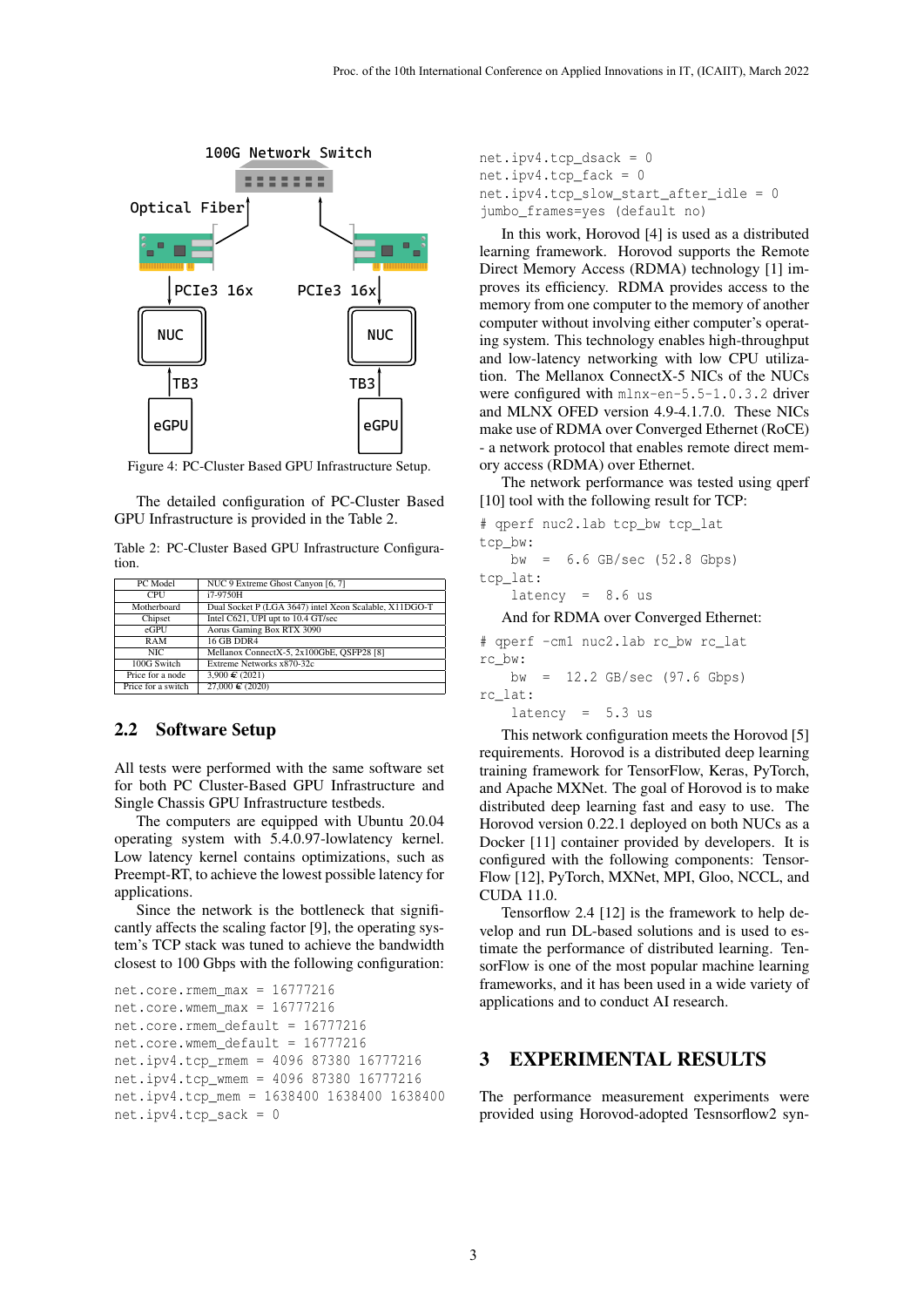thetic benchmark with ResNet101 model and batch size 64. The estimated metric is Images/sec provided by the Tensorflow2 benchmark. Each run was performed 10 times for each number of GPUs.

Figure [5](#page-3-0) shows the performance of the Single-Chassis GPU setup with 8 Tesla V100 GPUs.

<span id="page-3-0"></span>

Figure 5: Multi-GPU scaling performance of Single Chassis GPU infrastructure using TensorFlow. The ideal value is the value of a single GPU performance multiplied by the corresponding number of GPUs.

As can be seen, the performance of scaling efficiency drops with each additional GPU. Whereas two parallel GPUs lose only 5 % of the ideal performance, the eight GPUs lose 22 %.

Figure [6](#page-3-1) shows the performance of PC Cluster-Based GPU setup with two RTX 3090 GPUs.

<span id="page-3-1"></span>

Figure 6: A comparison of the images processed per second by Horovod framework over plain 100GbE TCP and 100GbE RoCE-capable networking.

In this case, the drop of performance scaling

efficiency is significantly higher than in the previous experiment. Two GPUs communicated via TCP stack lose 21% of ideal performance. RDMA brings slightly better results, the difference between the ideal value and the actual one is 10%. Nevertheless, the performance of two GPUs in absolute values in the PC Cluster-Based GPU testbed is comparable to the four GPUs in the Single Chassis testbed.

## 4 THE DISCUSSION OF THE **RESULTS**

There is a significant difference between the test scenarios in the number of parallel nodes, which makes the comparison quite challenging. Fortunately, there is a method that estimates the performance of scalable computing systems. The Universal Scalability Law [\[13\]](#page-5-12) (USL) is an extension of Amdahl's Law that corrects the performance concerning communication latency between nodes. The USL is given by the [\(1\)](#page-3-2).

<span id="page-3-2"></span>
$$
S(n) = \frac{\gamma n}{1 + \alpha(n-1) + \beta(n^2 - n)}
$$
 (1)

The coefficient γ represents the slope associated with linear-rising scalability in the case of ideal parallelism,  $\alpha$  defines the serial coefficient, and β represents additional delays (see Figure [7\)](#page-3-3).

<span id="page-3-3"></span>

Figure 7: The result of fitting the measured data to the USL formula.

Using the Universal Scalability Law (USL) fit technique described in [\[14\]](#page-5-13) the following parameters for the equation [1](#page-3-2) were obtained:  $\alpha = 0.04$ ,  $\beta = 0$ ,  $\gamma = 0.97$ .

In order to evaluate the performance of the PC-Cluster Based GPU Infrastructure testbed the only parameter of additional delay was variated to fit the first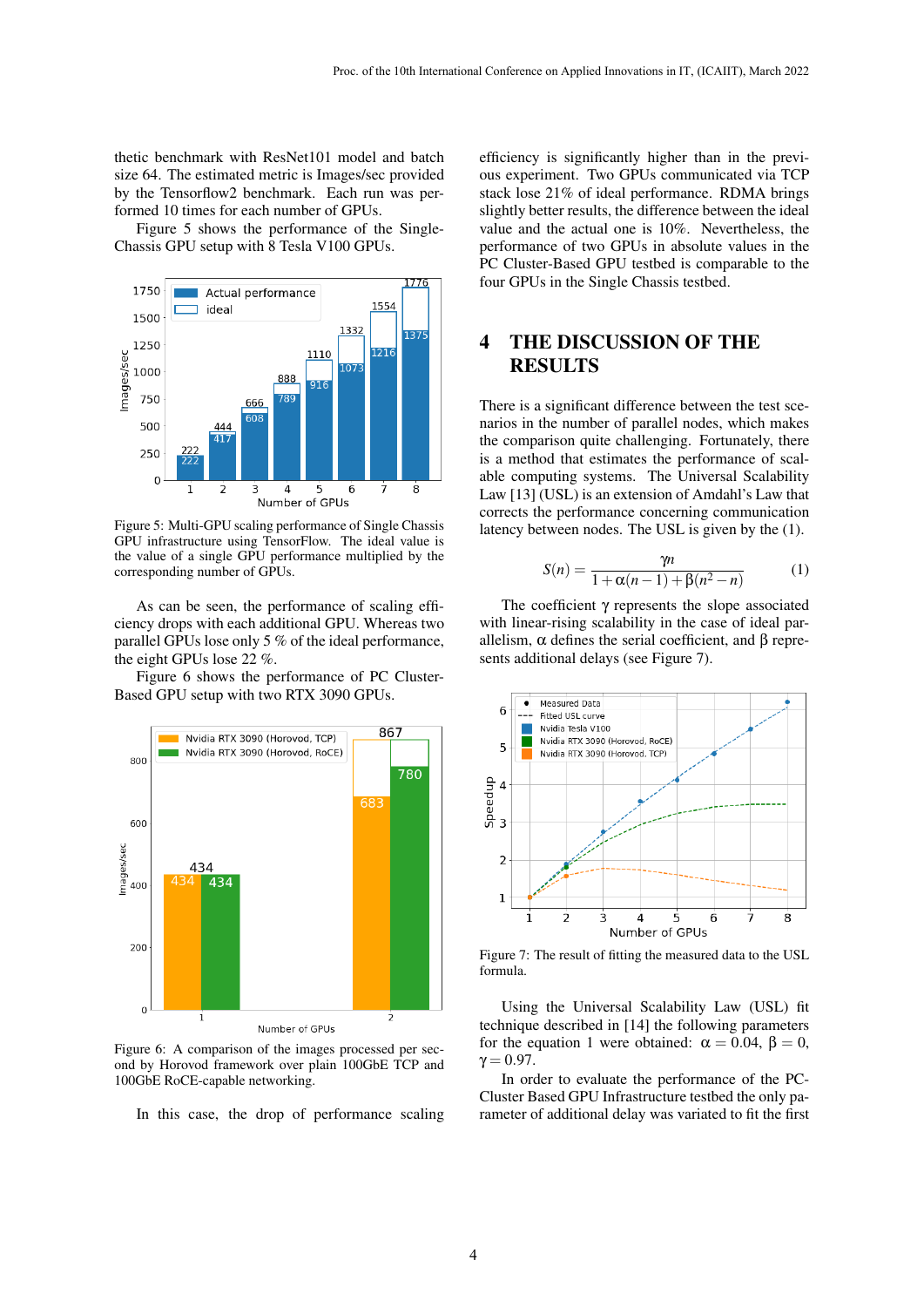two points. The result of estimation is shown in the Figure [8.](#page-4-0)

<span id="page-4-0"></span>

Figure 8: The dependency of speedup coefficient o n the number of GPUs. The colored frame is an ideal speedup value. The stroked column is an extrapolated value of the speedup coefficient.

With known speedup coefficients it is possible to estimate the absolute performance of the PC-based setup. The result of estimation is shown in the Figure [9.](#page-4-1)

<span id="page-4-1"></span>

Figure 9: The dependency plot of learning performance on the number of GPUs. The colored frame is an ideal performance value. The stroked column is an extrapolated value of the performance.

Relying on the estimation it is possible to con-

clude that PC-Cluster Based GPU Infrastructure testbed consisting of five nodes orchestrated by Horovod and communicated via RoCE protocol can surpass the Single Chassis setup in terms of the number of processed images/sec.

## 5 CONCLUSIONS

The experimental results clearly show that the distributed setup with only two GPUs provides half of the performance of the modern and professional solution that costs ca. 14 times higher. However, the scalability of PC-based solutions is limited. The estimation shows that the performance of PC Cluster-Based solution with 5 GPUs can surpass Single-Chassis, though, the following scaling is unreasonable. In this case, the cost-efficiency drops significantly, since the setup with more than two GPUs requires a 100G network switch. Here the estimated cost win is supposed to be 2.5 times.

Pros and cons of PC-based Cluster infrastructure:

- + The results show that the PC Cluster-Based solution is very cost-efficient within the defined limits.
- + The system is easily upgradable.
- + Flexibility is one of the main advantages of this setup. The PC-based setup can be assembled any time in many ways. It also might be distributed from a location perspective. Since the setup is as compact as a usual desktop, the nodes can be distributed across working tables, offices, or even building, if the optical network infrastructure allows it.
- + This is a multi-purpose solution. Since each node is basically a usual PC, with the corresponding periphery interfaces (USBs, HDMI, Ethernet, etc), it might be used as an office workstation during the day, and as a node of the cluster the rest of the time.
- + Each node or even element of the node (PC, NIC, eGPU) can be easily changed in case of malfunctioning. Also, in the event of an overcurrent in a nodal element, this highly likely will not lead to a malfunction of the node or the entire system.
- The scaling factor drops with the little number of nodes. As it was shown, in this particular case, after five nodes the scaling is meaningless.
- The system is limited in distributed computational tasks. It is necessary to use special frameworks which are able to distribute desired tasks across the nodes.